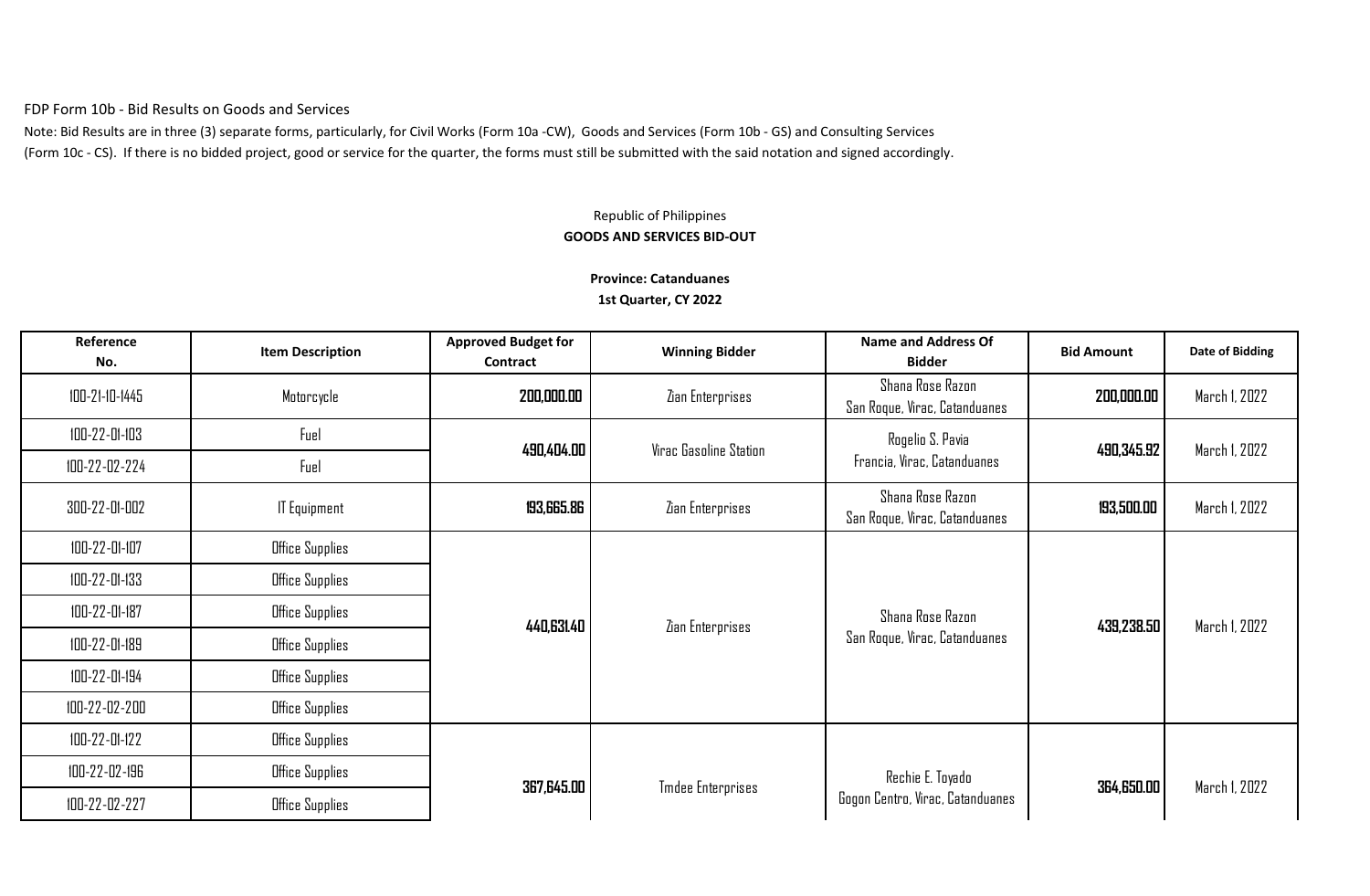| Reference<br>No. | <b>Item Description</b>               | <b>Approved Budget for</b><br>Contract | <b>Winning Bidder</b>                                    | <b>Name and Address Of</b><br><b>Bidder</b>                                   | <b>Bid Amount</b> | <b>Date of Bidding</b> |
|------------------|---------------------------------------|----------------------------------------|----------------------------------------------------------|-------------------------------------------------------------------------------|-------------------|------------------------|
| 100-22-01-285    | Office Supplies                       |                                        |                                                          |                                                                               |                   |                        |
| 100-22-01-143    | Office Supplies                       | 300,000,00                             | Zian Enterprises                                         | Shana Rose Razon<br>San Roque, Virac, Catanduanes                             | 299,476.00        | March 1, 2022          |
| 100-21-10-1635   | Motor Vehicle (Mobile Patrol Vehicle) | 3.600.000.00                           | Toyota Camarines Sur, Inc.                               | Mara Vanessa B. Gaminde<br>Authorized Representative<br>Cadlan Pili, Cam. Sur | 3,533,760.00      | March 8, 2022          |
| 100-21-10-1636   | Motor Vehicle                         | 1,900,000.00                           | Toyota Camarines Sur, Inc.                               | Mara Vanessa B. Gaminde<br>Authorized Representative<br>Cadlan Pili, Cam. Sur | 1,805,200.00      | March 8, 2022          |
| 100-21-11-1822   | Motor Vehicle (Passenger Van)         | 2,000,000.00                           | Toyota Camarines Sur, Inc.                               | Mara Vanessa B. Gaminde<br>Authorized Representative<br>Cadlan Pili, Cam, Sur | 1,879,740.00      | March 8, 2022          |
| 100-22-01-066    | Heavy Equipment                       |                                        | 49,550,000.00 fone Construction and Development Construc | Edgar S. Acosta<br>President<br>Lidong, Sto. Domingo, Albay                   | 49,495,000.00     | March 8, 2022          |
| 200-22-02-015    | <b>IT Equipment</b>                   | 4,476,096.00                           | Zian Enterprises                                         | Shana Rose Razon<br>San Roque, Virac, Catanduanes                             | 4,467,600.00      | March 8, 2022          |
| 100-21-10-1648   | Motor Vehicle                         | 1,400,000.00                           | Toyota Camarines Sur, Inc.                               | Mara Vanessa B. Gaminde<br>Authorized Representative<br>Cadlan Pili, Cam. Sur | 1,400,000.00      | March 29, 2022         |
| 100-22-02-261    | Fuel                                  | 4.021.843.29                           | <b>Virac Gasoline Station</b>                            | Rogelio S. Pavia Francia, Virac,                                              | 4,021,724.51      | March 29, 2022         |
| 100-22-02-322    | Fuel                                  |                                        |                                                          | <b>Catanduanes</b>                                                            |                   |                        |
| 100-22-01-147    | Food and Accommodation                | 315,000.00                             | Rakdell Inn                                              | Joseph R. Pampanga<br>General Manager                                         | 315,000.00        | March 29, 2022         |
| 100-22-01-148    | Food and Accommodation                |                                        |                                                          | San Pedro, Virac, Catanduanes                                                 |                   |                        |
| 100-22-01-149    | <b>Food and Accommodation</b>         | 375,000.00                             | Rakdell Inn                                              | Joseph R. Pampanga<br>General Manager<br>San Pedro, Virac, Catanduanes        | 375,000.00        | March 29, 2022         |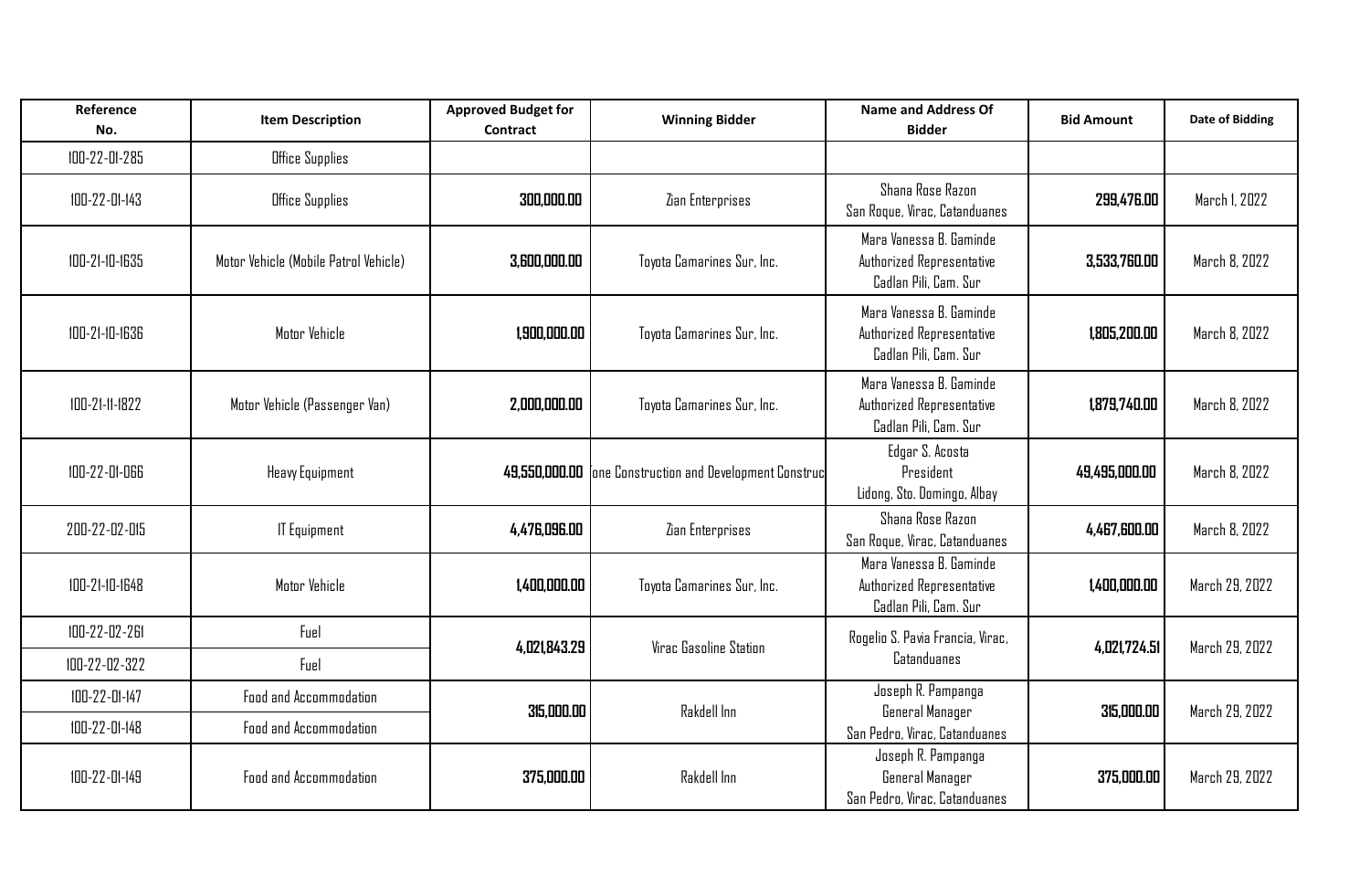| Reference<br>No. | <b>Item Description</b>       | <b>Approved Budget for</b><br><b>Contract</b> | <b>Winning Bidder</b>      | <b>Name and Address Of</b><br><b>Bidder</b>                                            | <b>Bid Amount</b> | <b>Date of Bidding</b> |
|------------------|-------------------------------|-----------------------------------------------|----------------------------|----------------------------------------------------------------------------------------|-------------------|------------------------|
| 100-22-01-150    | Food and Accommodation        | 375,000.00                                    | Rakdell Inn                | Joseph R. Pampanga<br>General Manager<br>San Pedro, Virac, Catanduanes                 | 375,000.00        | March 29, 2022         |
| 100-22-01-151    | Food and Accommodation        | 375,000.00                                    | Rakdell Inn                | Joseph R. Pampanga<br>General Manager<br>San Pedro, Virac, Catanduanes                 | 375,000.00        | March 29, 2022         |
| 300-21-11-158    | Hardware Materials            | 264,140.00                                    | Zian Enterprises           | Shana Rose Razon<br>San Roque, Virac, Catanduanes                                      | 263,552.00        | March 29, 2022         |
| 300-21-11-160    | Hardware Materials            |                                               |                            |                                                                                        |                   |                        |
| 100-22-01-083    | <b>IT Equipment</b>           |                                               | Zian Enterprises           | Shana Rose Razon<br>San Roque, Virac, Catanduanes                                      | 513,440.00        | March 29, 2022         |
| 100-22-01-173    | IT Equipment & IT Peripherals |                                               |                            |                                                                                        |                   |                        |
| 100-22-02-232    | IT Equipment & IT Peripherals | 514,640.00                                    |                            |                                                                                        |                   |                        |
| 100-22-02-237    | <b>IT Equipment</b>           |                                               |                            |                                                                                        |                   |                        |
| 100-22-02-278    | <b>IT Equipment</b>           |                                               |                            |                                                                                        |                   |                        |
| 100-22-02-300    | <b>IT Peripherals</b>         |                                               |                            |                                                                                        |                   |                        |
| 100-22-02-335    | <b>IT Equipment</b>           |                                               |                            |                                                                                        |                   |                        |
| 100-21-11-1681   | Medical Equipment             | 460,000.00                                    | Hygiea Drugmart            | Cheress T. Albaniel<br>Calatagan Proper, Virac,<br>Catanduanes<br>Coneress T. Albanier | 458,610.00        | March 29, 2022         |
| 100-22-02-333    | <b>Medical Supplies</b>       | 156,200.00                                    | Hygiea Drugmart            | Calatagan Proper, Virac,<br>$P_{-1} = 1.$                                              | 155,002.80        | March 29, 2022         |
| 100-22-02-231    | <b>Office Equipment</b>       | 290,000.00                                    | MMC Trading and Gen. Mdse. | Michael Anthony V. Tan<br>Salvacion, Virac, Catanduanes                                | 289,200.00        | March 29, 2022         |
| 100-22-02-334    | <b>Office Equipment</b>       |                                               |                            |                                                                                        |                   |                        |
| 100-22-02-205    | Office Supplies               |                                               |                            |                                                                                        |                   |                        |
| 100-22-02-215    | Office Supplies               |                                               |                            |                                                                                        |                   |                        |
| 100-22-02-221    | Office Supplies               |                                               |                            |                                                                                        |                   |                        |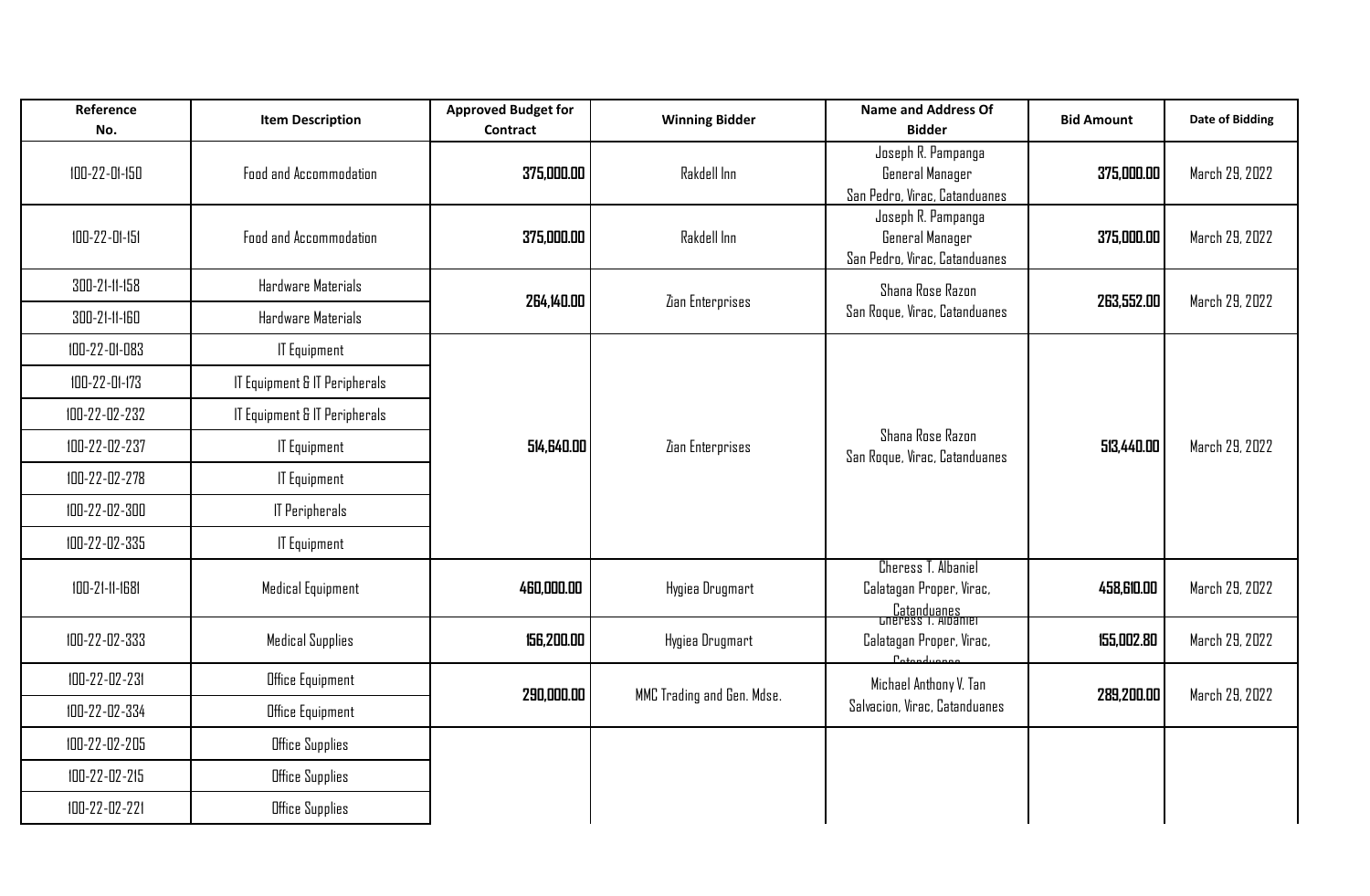| Reference<br>No. | <b>Item Description</b>        | <b>Approved Budget for</b><br><b>Contract</b> | <b>Winning Bidder</b>                                    | <b>Name and Address Of</b><br><b>Bidder</b>                           | <b>Bid Amount</b> | <b>Date of Bidding</b> |
|------------------|--------------------------------|-----------------------------------------------|----------------------------------------------------------|-----------------------------------------------------------------------|-------------------|------------------------|
| 100-22-02-277    | Office Supplies                |                                               |                                                          |                                                                       |                   |                        |
| 100-22-02-283    | Office Supplies                | 163,464.00                                    | Zian Enterprises                                         | <b>Shana Rose Razon</b><br>San Roque, Virac, Catanduanes              | 163,062.86        | March 29, 2022         |
| 100-22-02-284    | Office Supplies                |                                               |                                                          |                                                                       |                   |                        |
| 100-22-02-287    | <b>Office Supplies</b>         |                                               |                                                          |                                                                       |                   |                        |
| 100-22-02-311    | <b>Office Supplies</b>         |                                               |                                                          |                                                                       |                   |                        |
| 100-22-02-316    | Office Supplies                |                                               |                                                          |                                                                       |                   |                        |
| 300-22-01-008    | Office Supplies                | 451,704.00                                    | Zian Enterprises                                         | Shana Rose Razon<br>San Roque, Virac, Catanduanes                     | 442,702.00        | March 29, 2022         |
| 100-22-02-247    | Spare Parts                    | 846,580.00                                    | MMC Trading and Gen. Mdse.                               | Michael Anthony V. Tan                                                | 846,000.00        | March 29, 2022         |
| 100-22-02-248    | Spare Parts                    |                                               |                                                          | Salvacion, Virac, Catanduanes                                         |                   |                        |
| 100-22-02-292    | Feeds                          | 170,773.00                                    | Joza Enterprises                                         | Oswaldo D. De Leon<br>Concepcion, Virac, Catanduanes                  | 164,484.92        | March 29, 2022         |
| 100-22-01-112    | IT Equipment & Peripherals     |                                               |                                                          |                                                                       |                   |                        |
| 100-22-02-348    | <b>IT Equipment</b>            |                                               | 375,000.00 kla Rosa Office Supplies and Equipment Tradit | Christian Carl T. Dela Rosa<br>San Isidro Village, Virac, Catanduanes | 374,600.00        | March 29, 2022         |
| 100-22-03-419    | IT Equipment & Peripherals     |                                               |                                                          |                                                                       |                   |                        |
| 100-22-02-280    | Janitorial Supplpies           | 99,984.00                                     | Zian Enterprises                                         | <b>Shana Rose Razon</b><br>San Roque, Virac, Catanduanes              | 99,130.00         | March 29, 2022         |
| 100-22-02-236    | Office Supplies                |                                               |                                                          |                                                                       |                   |                        |
| 100-22-02-339    | Office Supplies                |                                               |                                                          |                                                                       |                   |                        |
| 100-22-02-389    | Office and Janitorial Supplies | 295,896.80                                    | Zian Enterprises                                         | <b>Shana Rose Razon</b><br>San Roque, Virac, Catanduanes              | 294,800.00        | March 29, 2022         |
| 100-22-03-397    | Janitorial Supplies            |                                               |                                                          |                                                                       |                   |                        |
| 100-22-03-398    | Office Supplies                |                                               |                                                          |                                                                       |                   |                        |